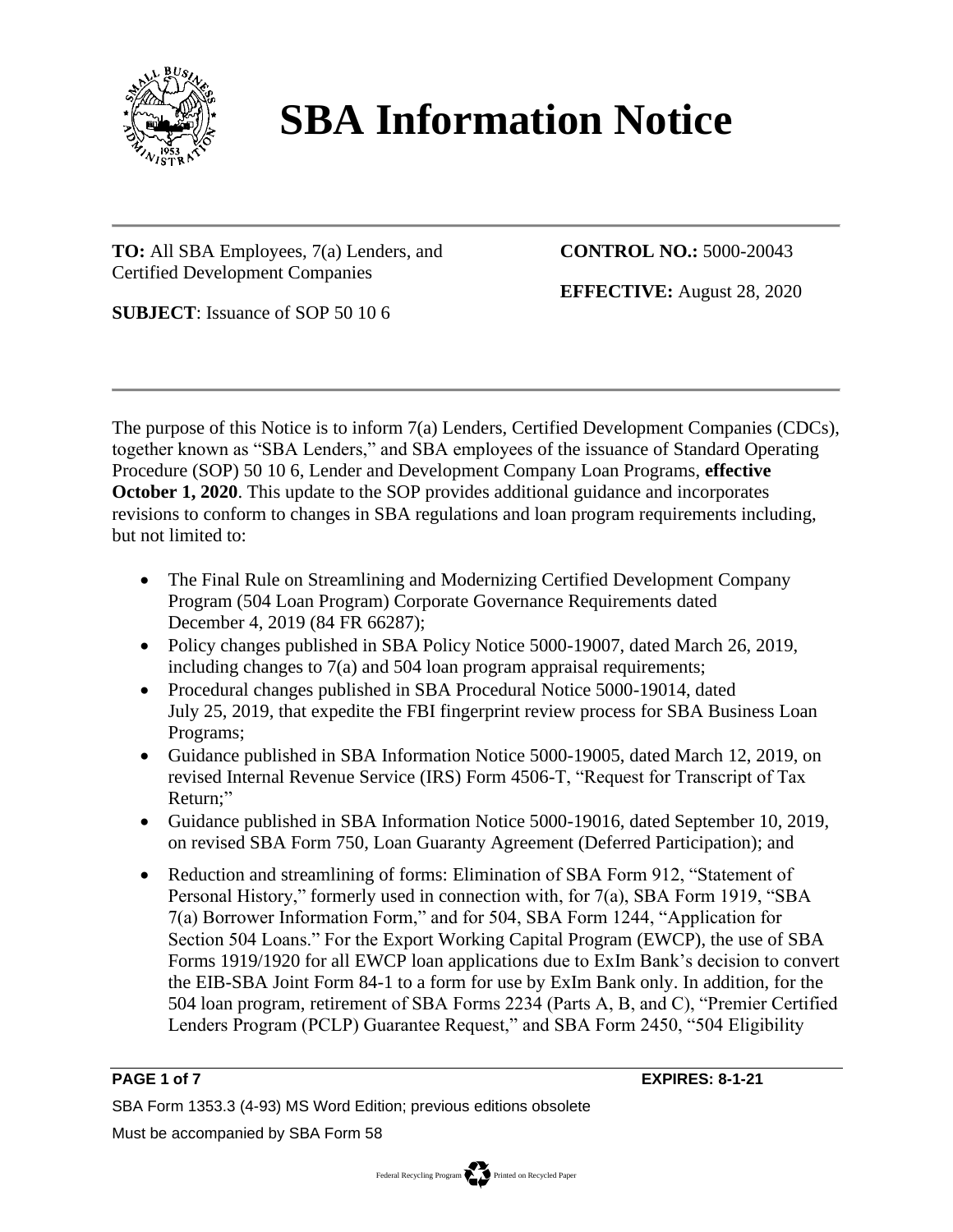Checklist (non-PCLP)," and incorporating, as necessary, the information of both forms into SBA Form 1244.

### **Users are advised to fully read SOP 50 10 6 to ensure understanding of all changes.**

The SOP 50 10 6 will become effective October 1, 2020 and will apply to all applications received by SBA on or after that date. Participants must continue to use SOP 50 10 5(K) for SBA 7(a) and 504 applications submitted through September 30, 2020.

The significant changes to the SOP include the following:

# **FORMAT UPDATE:**

The format of the SOP has been reorganized to emphasize core 7(a) and 504 Loan Program Requirements and to consolidate guidance based on loan delivery methods and procedural requirements.

The SOP is divided into two parts:

**Part 1 (formerly known as Subpart A):** Contains SBA Lender participation and portfolio requirements including: criteria for becoming an SBA Lender; delegated authorities; a brief overview of how SBA conducts oversight of SBA Lenders; and processes for loan reporting, loan transfers, secondary market transactions, and securitization.

**Part 2 (formerly known as Subparts B and C):** Is divided into three sections.

**Section A:** Core Requirements for all 7(a) and 504 loans **Section B:** 7(a) Loan program specific requirements **Section C:** 504 Loan program specific requirements

# **NEW NAVIGATION FEATURES:**

The SOP contains bookmarks, built-in style headings, and a navigation pane (accessible by typing "control f" and then selecting Headings) to easily locate and view information.

# **SIGNIFICANT PROCEDURAL UPDATES:**

While we cannot include all changes to the document in this Notice, some particularly significant procedural updates include:

# **Part 1, Participating in the SBA 7(a) and 504 Loan Programs**

- 1) SBA has made the following changes that impact only 7(a) Lenders:
	- a. Increased required Lender qualifications for initial consideration in the Preferred Lenders Program (PLP). The Lender must demonstrate that it has processed and disbursed at least 10 SBA loans within the past 24 months. Acquired loans do not count towards the threshold.
	- b. Updated guidance on completing SBA Form 750, "Loan Guaranty Agreement."

**PAGE 2 of 7 EXPIRES: 8-1-21**

SBA Form 1353.3 (4-93) MS Word Edition; previous editions obsolete Must be accompanied by SBA Form 58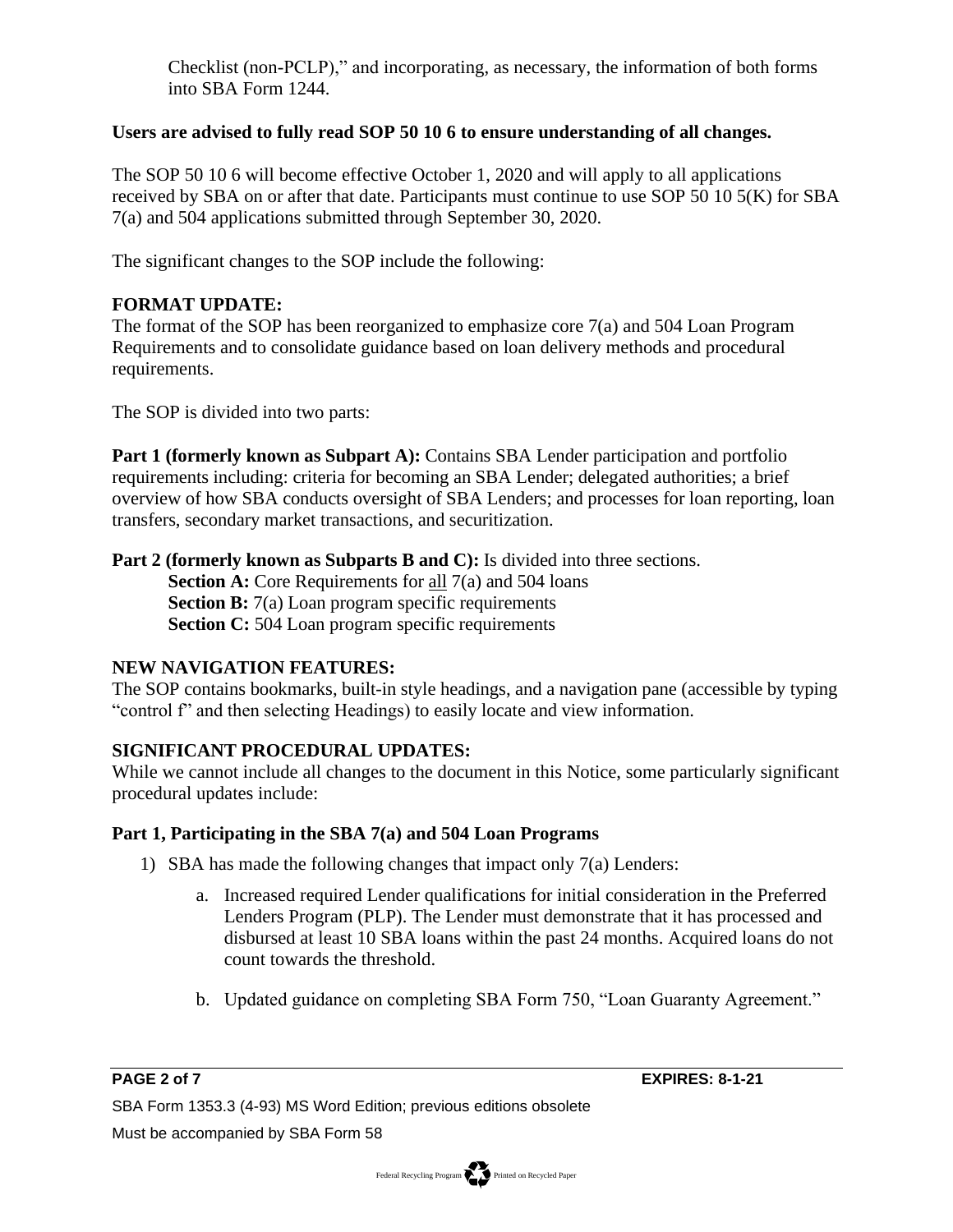- c. Incorporated the contents of the application for a state-chartered credit union to apply to participate as a 7(a) Lender.
- d. Moved the guidance related to loan reporting, loan transfers, secondary market transactions, and securitizations to this Part of the SOP, rather than after the 7(a) Loan Program specific requirements.
- 2) SBA has made the following changes that impacts only 504 Certified Development Companies (CDCs):
	- a. Updated guidance to reflect regulatory changes published in the December 4, 2019, Final Rule on Streamlining and Modernizing Certified Development Company Program (504 Loan Program) Corporate Governance Requirements (84 FR 66287).
	- b. Revised the guidance for fingerprint background checks in connection with submission of SBA Form 1081 to incorporate electronic processing.
- 3) SBA has made the following change that impacts both 7(a) Lenders and CDCs:

Introduced a new defined term "Lead District Office" that will be used in both the 7(a) and 504 Loan Programs to provide SBA Lenders with more clarity as to which local SBA office they should contact for particular actions.

- a. For the 7(a) Loan program, the "Lead District Office" is the SBA district office or branch office serving the geographic area where the Lender's principal office is located.
- b. For the 504 Loan Program, the "Lead District Office" is the Lead SBA Office as defined in 13 CFR 120.802: "The SBA District Office designated by SBA as the primary liaison between SBA and a CDC and with responsibility for managing SBA's relationship with that CDC."

# **Part 2, SBA Business Loan Requirements: Section A – Core Requirements for all 7(a) and 504 Loans**

# **For 7(a) and 504 loans, SBA has**:

- 1) Included in one section all of the core requirements that apply to both the 7(a) and 504 loan programs including eligibility; uses of loan proceeds; ethics, fees, and use of Agents; guaranties; IRS Tax Transcripts and verification of financial information; insurance requirements; guidance on historic properties; and environmental policies and procedures.
- 2) Added a chapter with guidance for special transaction structures such as Eligible Passive Company/Operating Company, Employee Stock Ownership Plans, cooperatives, and 401(k) plans including Rollover as Business Start-ups (ROBS) plans.
- 3) Included additional guidance on the eligibility of businesses with activities related to hemp and/or cannabidiol (CBD).

**PAGE 3 of 7 EXPIRES: 8-1-21**

SBA Form 1353.3 (4-93) MS Word Edition; previous editions obsolete

Must be accompanied by SBA Form 58

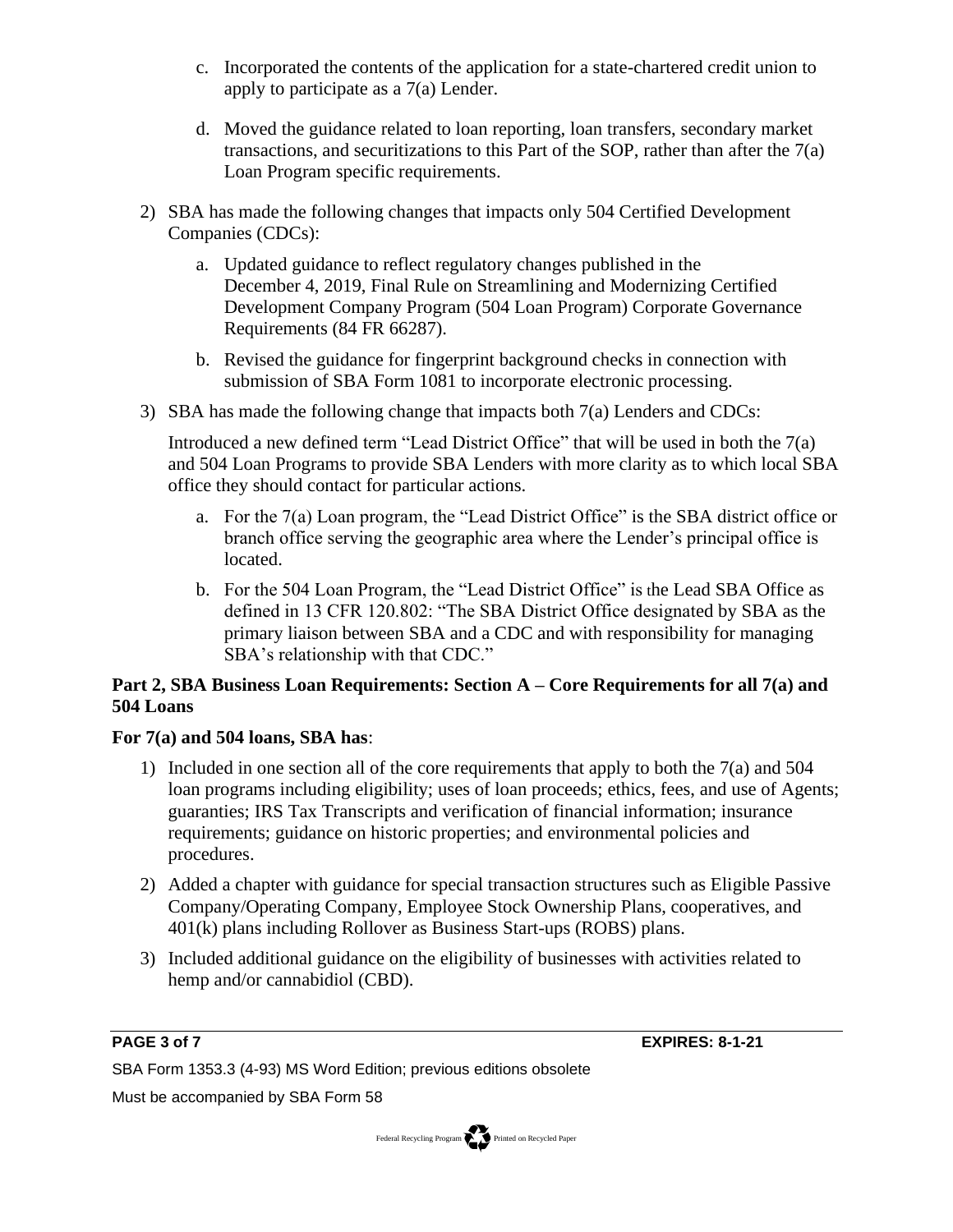- 4) Clarified that, when determining whether credit is available elsewhere, SBA Lenders may not cite the Applicant's inability to meet the SBA Lender's or Third Party Lender's conventional credit score policy as the sole reason that credit is not available elsewhere.
- 5) Updated the eligibility of businesses owned by non-U.S. citizens. These businesses may be eligible only if the business is at least 51 percent owned and controlled by U.S. citizens or those who have Lawful Permanent Residence status from U.S. Citizenship and Immigration Services.
- 6) Clarified the requirement that all SBA Lenders are responsible for consulting the System for Awards Management's (SAM) Excluded Parties List System for each loan to determine if any Agents involved with the application or the Applicant or its Associates have been suspended, debarred, revoked, or otherwise excluded by SBA or another Federal agency. Evidence of the SAM search is only required once for each of the following: SBA Lender's employees, including Lender Service Providers (LSP) and LSP employees; and 504 professional services contractors who are providing services to the CDC under an SBA-approved professional services contract in accordance with 13 CFR 120.824.
- 7) Clarified the guidance related to Prior Loss to the Government and Delinquent Federal Debt by separating the requirements into two paragraphs and revised both paragraphs for additional clarity. Specifically, clarified that the Prior Loss rule only applies to debt incurred by a business and not loans to individuals (e.g., student loan debt).
- 8) Provided additional guidance on the character determination process and FBI fingerprint background checks.
- 9) To reduce process time for historic property reviews, revised the guidance and process for complying with Section 106 of the National Historic Preservation Act for properties and sites that are listed or eligible to be listed on the National Register of Historic Places. The revised process includes the introduction of new SBA Form 2481, "Historic Property Borrower Certification," which allows the Borrower, Co-Borrower, and/or Operating Company, as applicable, to self-certify for projects involving property or site acquisition where the Borrower, Co-Borrower, and/or Operating Company has no intention of altering, renovating, rehabilitating, restoring, and/or demolishing any part of the property or site.
- 10) Increased from \$150,000 to \$250,000 the threshold loan amount to determine whether the Environmental Investigation must begin with an Environmental Questionnaire or a Records Search with Risk Assessment for loans where there is not a North American Industry Classification System (NAICS) code match to an environmentally sensitive industry.

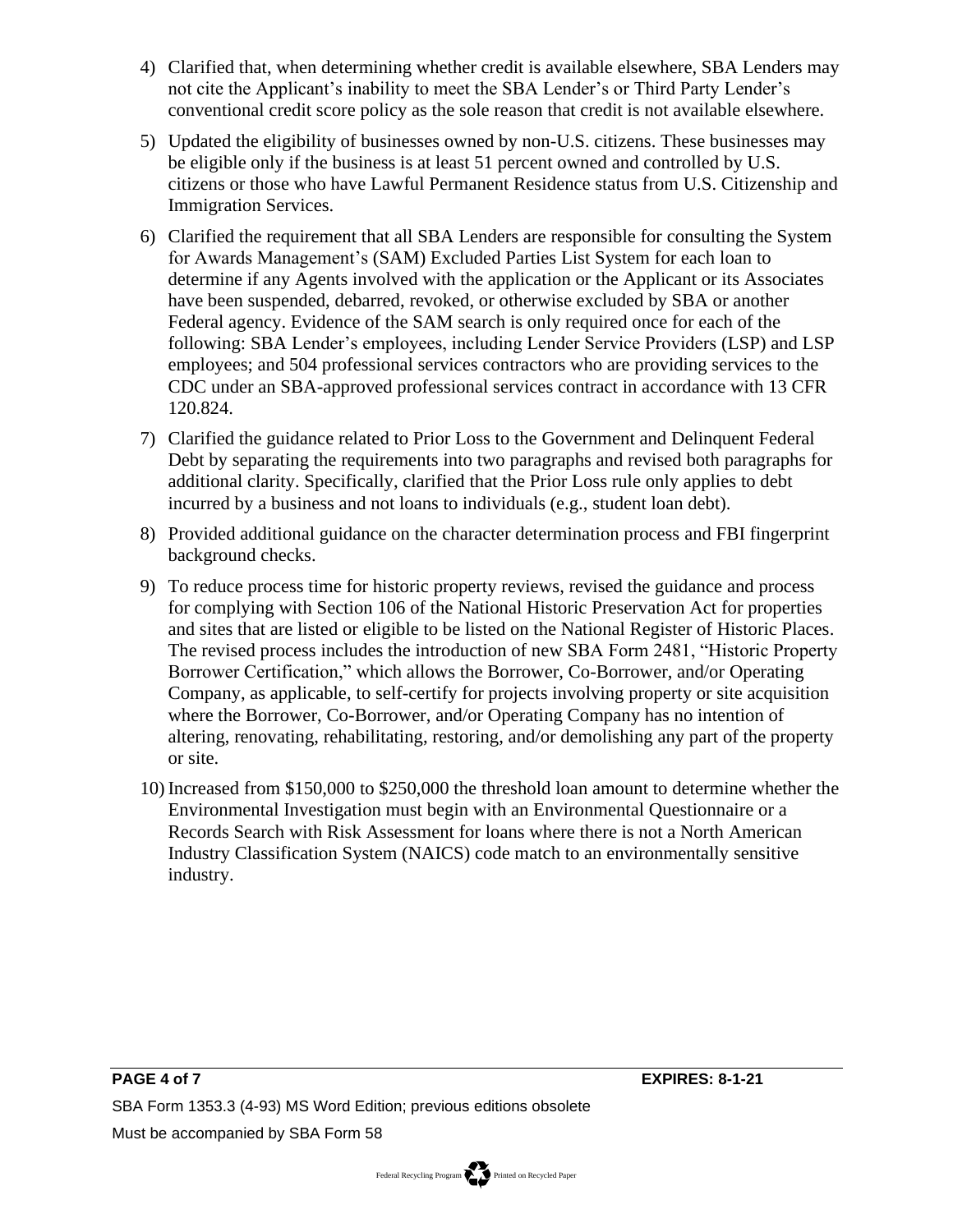# **Part 2, SBA Loan Requirements: Section B – 7(a) Loan Program Specific Requirements<sup>1</sup>**

# **For 7(a) loans, SBA has**:

- 1) Defined the terms Standard 7(a) Loan and 7(a) Small Loan to include loans processed under either Preferred Lender Program authority or non-delegated authority.
- 2) Defined the term Basic 7(a) Loan to include Standard 7(a) Loans and 7(a) Small Loans.
- 3) Updated guidance for all 7(a) loans to remind Lenders that working capital loan proceeds may not be used to refinance existing debt or finance any ineligible purpose.
- 4) Updated guidance for all Standard 7(a) loans; 7(a) Small loans; and International Trade loans to clarify that when 50 percent or more of the loan proceeds will be used for working capital, the Lender must explain in its credit memorandum why this level of working capital is necessary and appropriate for the subject business.
- 5) Updated guidance for 7(a) Small loans: As of the effective date of this SOP, the minimum acceptable Small Business Scoring Service Score (SBSS) is increased to 155. Loans with an SBSS score lower than 155 must be fully underwritten and submitted under Standard 7(a) procedures.
- 6) Updated guidance for SBA Express loans:
	- a. At time of closing, if the appraised value is less than 90 percent of the estimated value, SBA Express Lenders are permitted to close the loan but must include a written justification as part of its file that may be reviewed by SBA at time of guaranty purchase or when SBA is reviewing the Lender. The justification must include a thorough analysis by the Lender of the reasons for the appraisal being low and an explanation as to what steps the Lender took to offset the risk to SBA from the low appraisal such as additional equity or additional collateral.
	- b. A business credit scoring model may only be used in addition to the Lender's appropriate, prudent, and generally accepted industry credit analysis and procedures.
- 7) Clarified guidance for loan terms for all 7(a) loans.
	- a. Generally, equipment, fixtures, or furniture loans should not exceed 10 years. However, the term may be up to 15 years if the IRS asset class useful life supports the term.
	- b. For loans to farm enterprises, clarified that:
		- i. Where land and structures (including poultry houses) for farming comprise 51 percent or more of the use of proceeds, the maximum maturity is 20 years.
		- ii. Where machinery and equipment comprise 51 percent or more of the use of proceeds, the maximum maturity is the useful life of the machinery and

**PAGE 5 of 7 EXPIRES: 8-1-21**

SBA Form 1353.3 (4-93) MS Word Edition; previous editions obsolete

Must be accompanied by SBA Form 58



<sup>&</sup>lt;sup>1</sup> Because Paycheck Protection Program (PPP) loans authorized under § 7(a)(36) of the Small Business Act are 7(a) loans, this SOP applies to the making of PPP loans, to the extent that the SOP is not superseded by or in conflict with PPP-specific requirements.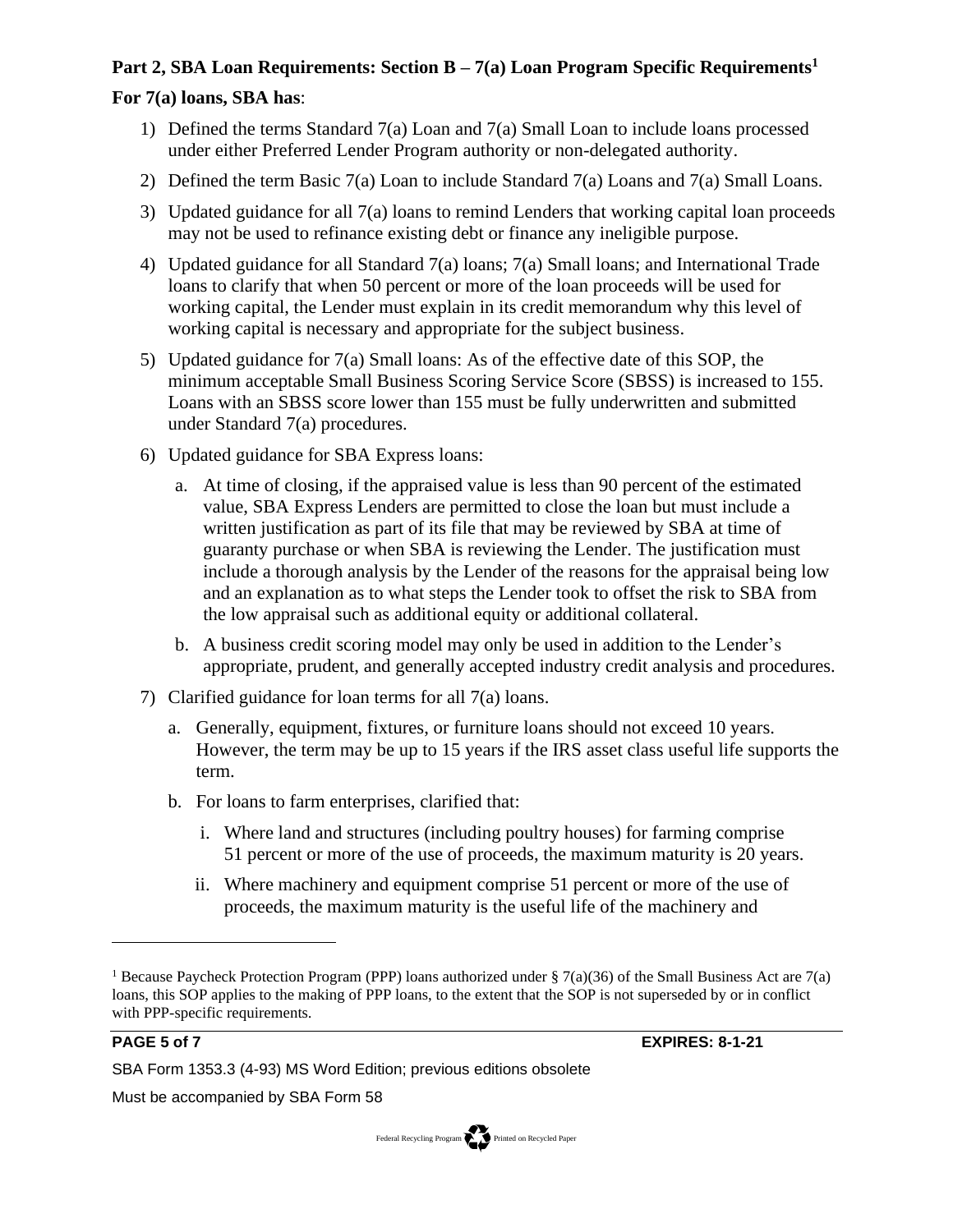equipment, not to exceed 15 years, plus an additional period reasonably necessary for installation, which may not exceed 12 months.

- 8) Incorporated guidance provided in SBA Policy Notice 5000-19007 that increased the loan size from \$250,000 to \$500,000 as the threshold that triggers the requirement of appraisals on collateral secured by commercial real property.
- 9) Added guidance on the phase-out of the London Inter-Bank Offered Rate (LIBOR) and the use of the LIBOR base rate as an option for the calculation of the maximum allowable variable interest rate.
- 10) Included a separate chapter for Export Express, EWCP, and International Trade loans.
	- a. Clarified the eligibility requirements for the limited circumstances when changes of ownership may be financed with Export Express and International Trade loans.
	- b. Clarified guidance that small businesses in the following NAICS Industry Subsector Codes cannot be financed using Export Express, EWCP, and International Trade loans, but may be financed using other SBA financial assistance:
		- i. NAICS Industry Subsector Code 721 (Accommodation); and
		- ii. NAICS Industry Subsector Code 447 (Gasoline Stations).

# **Part 2, SBA Loan Requirements: Section C – 504 Loan Program Specific Requirements**

# **For 504 loans, SBA has**:

- 1) Updated guidance to reflect regulatory changes published in the December 4, 2019, Final Rule on Streamlining and Modernizing Certified Development Company Program (504 Loan Program) Corporate Governance Requirements (84 FR 66287).
- 2) Incorporated guidance provided in SBA Policy Notice 5000-19007 that increased the estimated value of the Project Property from \$250,000 to \$500,000 as the threshold that triggers the requirement for appraisals on collateral secured by commercial real property.
- 3) Revised guidance for statements of no adverse changes. Each CDC must issue a written opinion, which is based upon financial statements current within 120 calendar days from the published Central Servicing Agent Cut-Off Date for the applicable Debenture Funding Date, that there has been no unremedied substantial adverse change in the Applicant's ability to repay the 504 loan since its submission of the loan application to SBA.
- 4) Added guidance:
	- a. In the credit standards section for the analysis and discussion that must be included in the CDC's credit memorandum for general 504 Projects as well as for 504 Projects involving debt refinancing with or without expansion;
	- b. Regarding the certification that the Third Party Lender must make in its commitment letter with respect to projects involving debt refinancing with or without expansion;
	- c. On life insurance for calculating amount of insurance and term required; and
	- d. On the processing methods and submission of application to SBA.

SBA Form 1353.3 (4-93) MS Word Edition; previous editions obsolete Must be accompanied by SBA Form 58